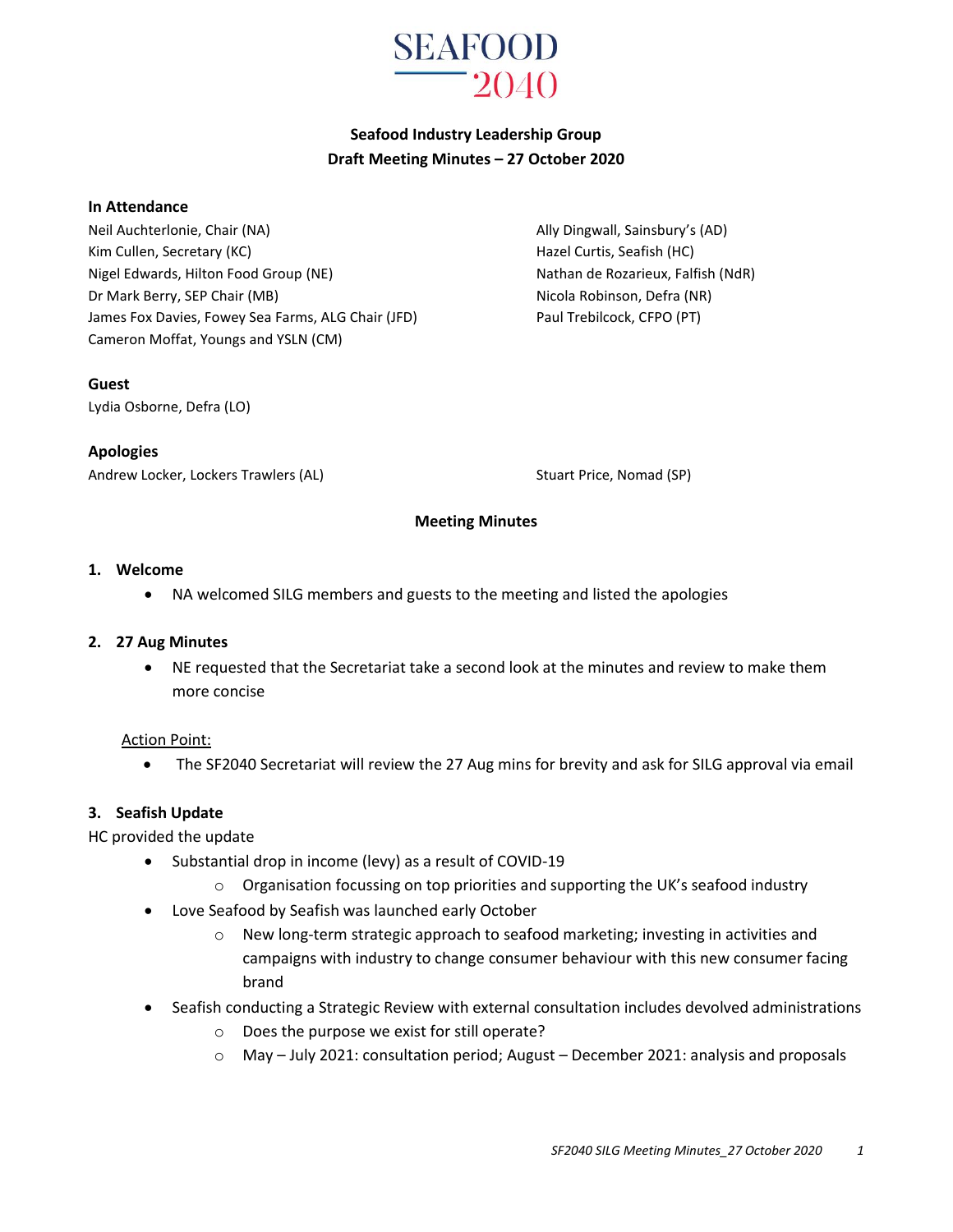

## **4. Defra Update**

NR provided the update

- Fisheries Bill continues passage through Parliament
- Preparation ongoing for Day 1 of EU-Exit
- Negotiations ongoing for trade agreements
- Defra trying to plan for in terms of COVID-19 impact on the industry and be on the front foot
- The English Aquaculture Strategy is making good progress and Defra is looking forward to seeing it published

#### **5. SF2040 ALG Update**

JFD provided the update

- The English Aquaculture Strategy (EAS) will be released in November
- Reflects current and anticipated Government policy in terms of seafood production, food security, nutritional health and climate change; supports all English aquaculture and encourages regional/local initiatives
- Includes Growth Aspirations by species and systems as well as a Delivery Plan with prioritised actions.
- Next steps for the EAS: ALG & SF2040 Secretariat will review the actions and timelines with partners and discuss the way forward based on resources, finances and partners' priorities

### **6. Seafish Expert Panel Update**

MB provided the update

- Current work: to establish a short list of enduring technical challenges which are important to UK's seafood industry. It will inform academics and funding bodies of what the seafood industry's technical challenges are
	- $\circ$  50 stakeholders were consulted in determining the top ten enduring technical challenges important to UK's seafood industry
- Seafish has recruited more experts to be part of SEP

#### **7. SF2040 Secretariat Update**

NA provided the update

- Recommendation 6
	- $\circ$  Key message: We asked an important question that had not been addressed to estimate the potential value to economy of health benefits if people ate more fish. Findings are interesting and this is a preliminary study and an important first step in addressing this key question. Further research now required to validate and complete work
- Recommendation 16
	- o Report will be released in November on SF2040 webpages on Seafish website
	- o Consultant presented with NA at the Common Language Group (CLG) meeting on 8 Oct
	- o Interest in the research has already been expressed (Seafish, Northeast Lincs Council)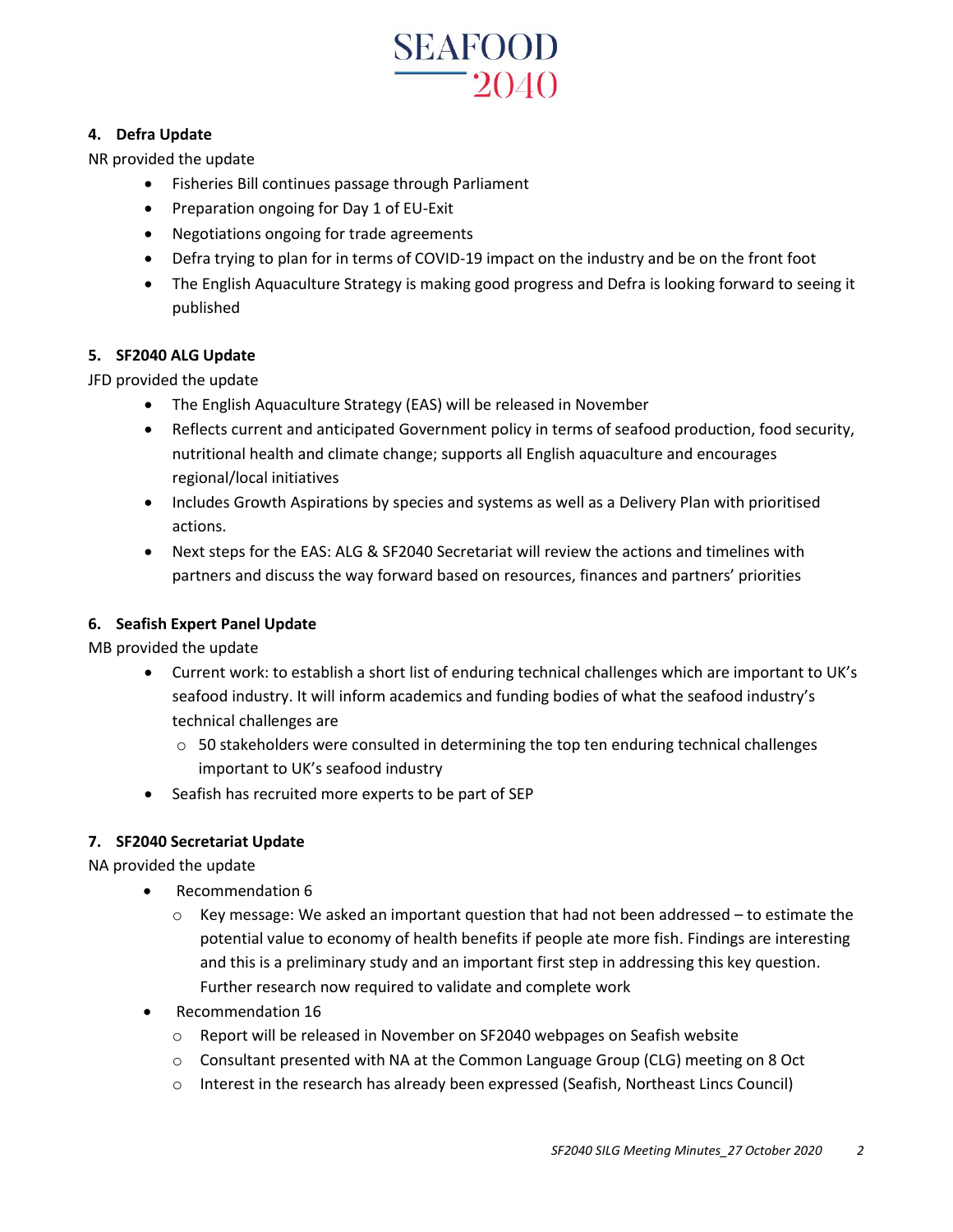# **SEAFOOD**  $-2040$

#### **8. Recommendation Refresh**

- Review is nearing completion
	- o Stakeholder consultation is almost complete
- Further consultation in November and early December with industry and ALG
- Where the SF2040 programme is in 2020
	- o Delivering outputs from original framework
	- o Much of the previous work and objectives remain relevant, but much in the landscape has also changed (e.g. Brexit/COVID)
	- $\circ$  The pandemic has highlighted the need for a focus on supply chain resilience
	- o Rec Refresh is an opportunity to include anything missed earlier

#### **What SILG has agreed to so far in the Rec Refresh**

- Original objective remains "Grow seafood consumption toward recommended levels"
- Two foundations remain the same: "Collaboration" and "Best Practice"
- $\bullet$  3<sup>rd</sup> foundation is revised to "Science, Innovation & Technology"
- New 4th foundation is added: "Communication"
- The 6 strategic priorities are now 5:
	- 1. Seafood consumption has doubled with the nutritional benefits fully recognised
	- 2. Wild catch fisheries are verifiably sustainable and productive, supporting coastal community resilience
	- 3. Significant growth has occurred in freshwater and marine aquaculture in production volume, jobs and numbers of farms
	- 4. Business growth is enabled by infrastructure improvements across the supply chain
	- 5. Opportunities for exports have increased as a result of improvements in international market access
- Refreshed recs need to move from aspirational to actionable and pragmatic with clear delivery mechanisms and partners

#### **SILG decisions on Recommendations 1 – 5**

- Rec 1: approved
- Rec 2: approved
- Rec 3: requires further work
	- $\circ$  Take certification out and focus on the capabilities of the supply chain. What is best practice production for the supply chain?
	- o Map best practice within the onshore landscape (catching, processing, and aquaculture) as a first step to identifying where the gaps are
		- A lot is covered in a piece-meal fashion and it could be SF2040's role to tease out and provide a clear roadmap/picture to the industry